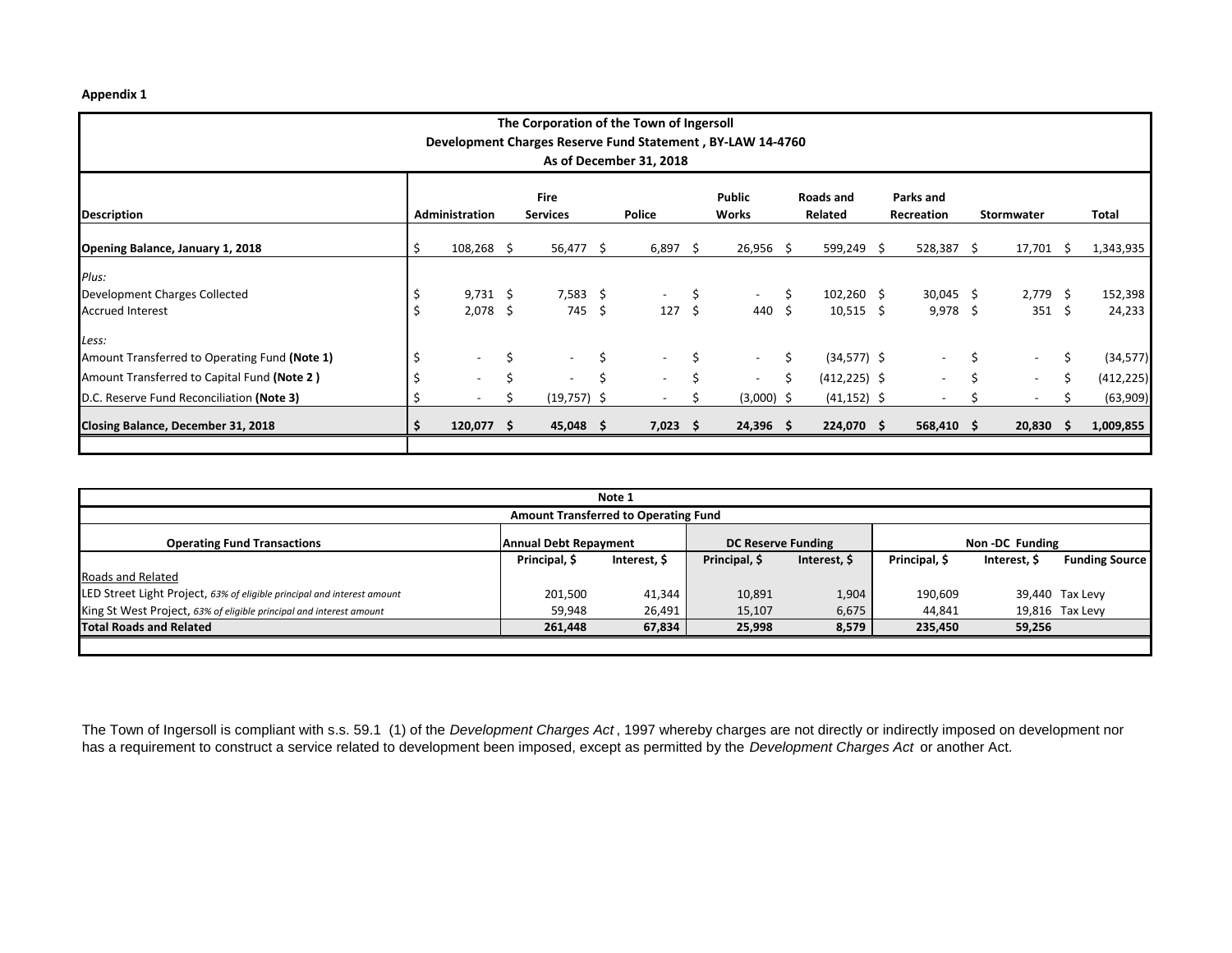## **Note 2 The Corporation of the Town of Ingersoll Amounts Transferred to Capital Fund**

|                                     |                      |                         | DC Recoverable Cost Share |                        | <b>Non-DC Recoverable Cost Share</b> |                       |                       |                        |  |  |  |  |
|-------------------------------------|----------------------|-------------------------|---------------------------|------------------------|--------------------------------------|-----------------------|-----------------------|------------------------|--|--|--|--|
|                                     |                      |                         |                           |                        |                                      |                       |                       |                        |  |  |  |  |
|                                     |                      |                         |                           | Grants,                | <b>Other Reserves/ Tax Supported</b> |                       |                       | Grants,                |  |  |  |  |
|                                     | <b>Gross Capital</b> | DC Reserve Fund DC Debt |                           | <b>Subsidies Other</b> | <b>Reserve Funds</b>                 | <b>Operating Fund</b> |                       | <b>Subsidies Other</b> |  |  |  |  |
| <b>Capital Fund Projects</b>        | <b>Cost</b>          | <b>IDraw</b>            | <b>Financing</b>          | <b>Contributions</b>   | <b>IDraws</b>                        | <b>Contributions</b>  | <b>Debt Financing</b> | <b>Contributions</b>   |  |  |  |  |
| Roads and Related                   |                      |                         |                           |                        |                                      |                       |                       |                        |  |  |  |  |
| North Town Line Reconstruction      | 908,785              | (412, 225)              |                           |                        | (496, 560)                           |                       |                       |                        |  |  |  |  |
| <b>Subtotal - Roads and Related</b> | 908,785              | (412, 225)              |                           |                        | (496, 560)                           |                       |                       |                        |  |  |  |  |
|                                     |                      |                         |                           |                        |                                      |                       |                       |                        |  |  |  |  |